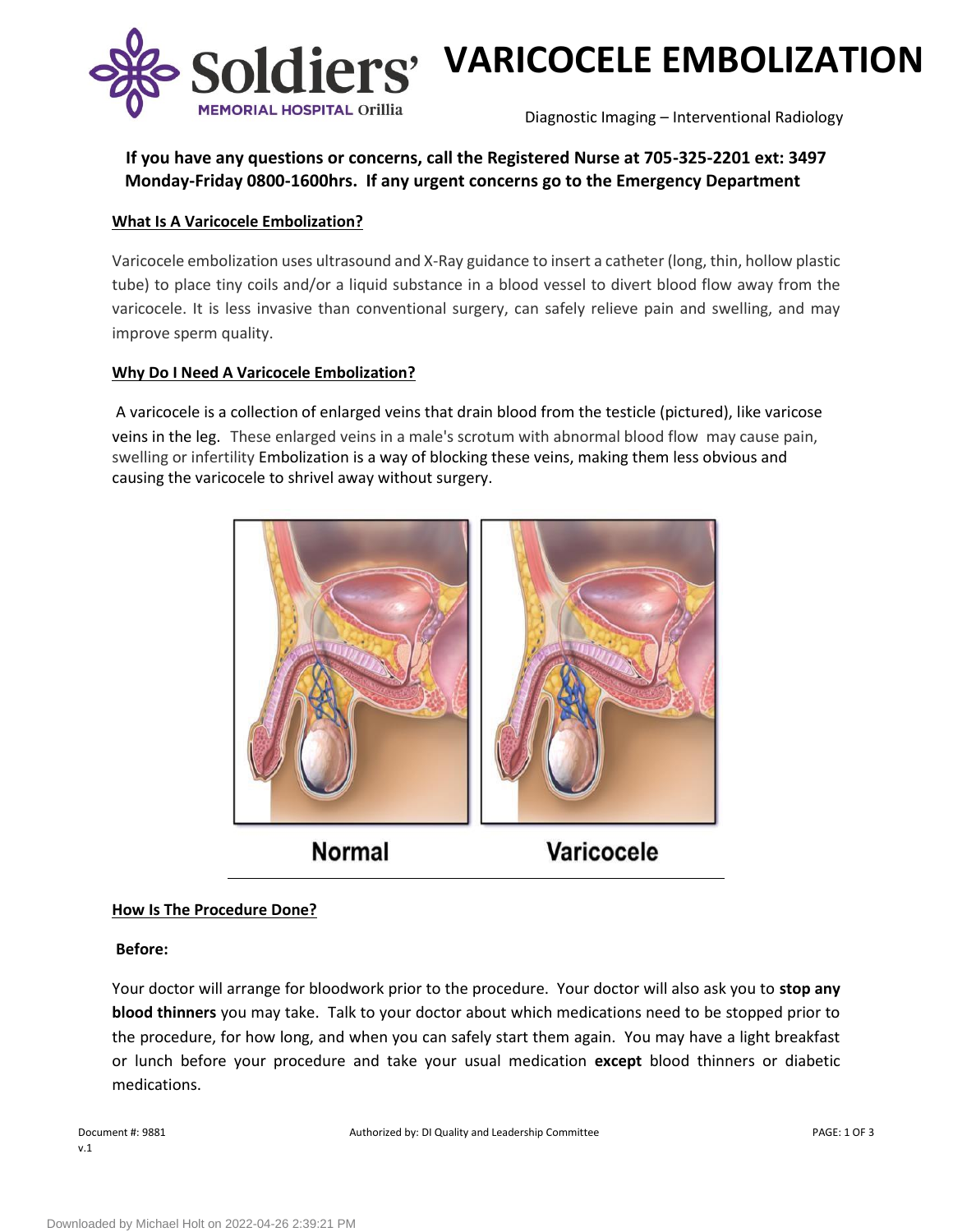

# **VARICOCELE EMBOLIZATION**

Diagnostic Imaging – Interventional Radiology

## **You will need someone to drive you home after the procedure**.

#### **During:**

- Imaging-guided, minimally invasive procedures, such as varicocele embolization, are most often performed by a specially trained radiologist, an interventional radiologist with the use of ultrasound and X-ray. A local anesthetic (freezing) will be injected into the neck or groin to numb the path of the guidewire.
- A guidewire is steered under X-ray control into the enlarged vein that drains blood from the testicle and a catheter is placed (narrow tube). When the catheter is placed in the correct position, the radiologist will inject coils (pictured below) or a special liquid to stop the flow of blood from the testicle.
- X-rays will be taken to confirm that the abnormal veins have been blocked completely. You will not feel anything as the catheter and wires are being steered in the blood vessels.

#### **After:**

- Rest for the remainder of the day following your procedure.
- Have a responsible adult spend the night following your procedure.
- Do not drive for 24 hours following your procedure.
- Do not lift anything weighing over 5 kilograms (10 pounds) for 72 hours following your procedure.
- Do not participate in sports or strenuous activity for 72 hours following your procedure.
- The veins above your testicle often become more prominent and tender in the first few days after the procedure; gradually these become less obvious although the veins may not disappear completely.



v.1

Document #: 9881 PAGE: 2 OF 3 Authorized by: DI Quality and Leadership Committee PAGE: 2 OF 3